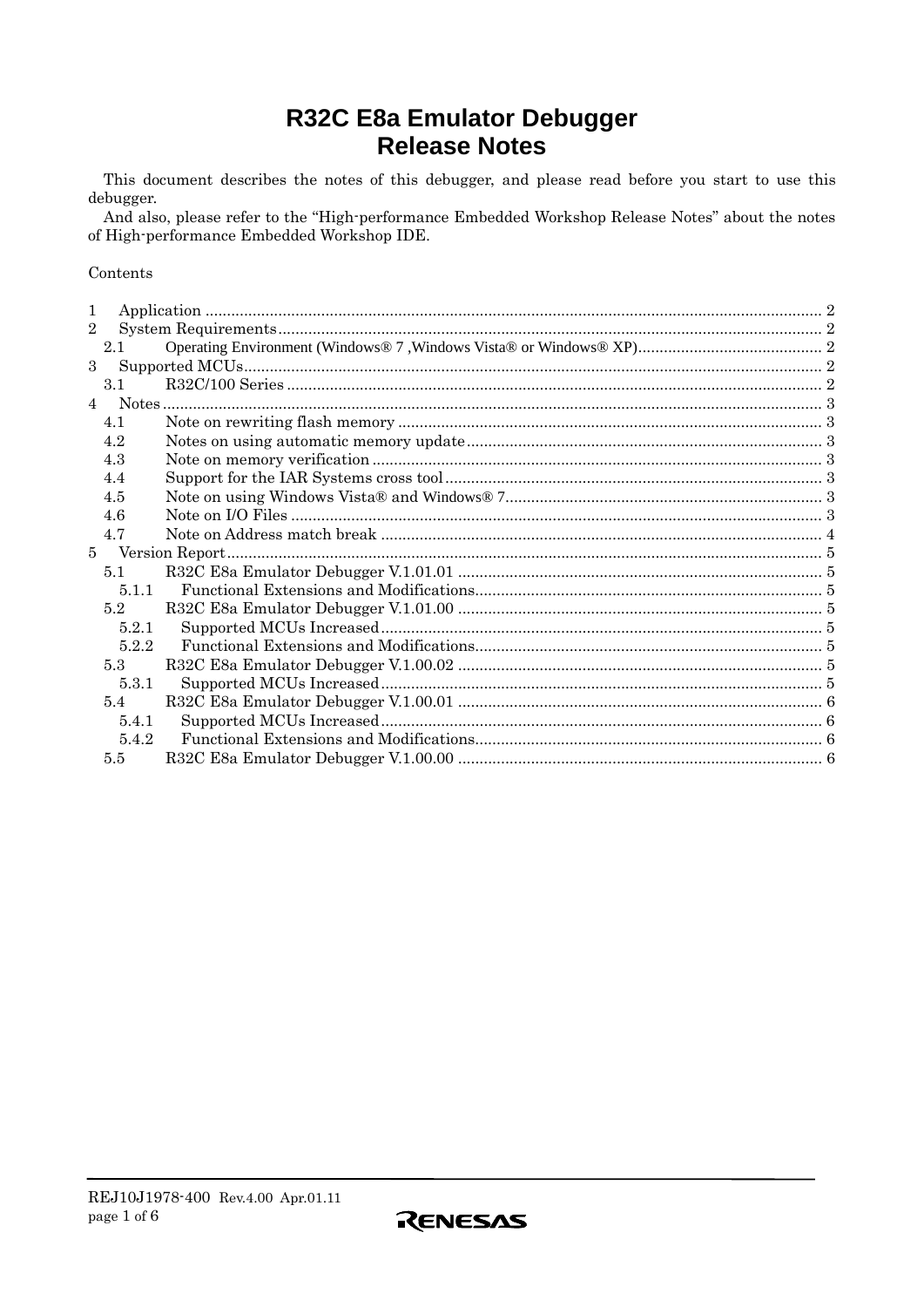# <span id="page-1-0"></span>**1 Application**

This release notes is applicable to the following parts of the E8a emulator software.

- R32C E8a Emulator Debugger V.1.01.00

# **2 System Requirements**

## **2.1 Operating Environment (Windows® 7 ,Windows Vista® or Windows® XP)**

| <b>PC</b> Environment |                                                                                     |  |  |  |
|-----------------------|-------------------------------------------------------------------------------------|--|--|--|
| <b>PC</b>             | IBM PC/AT compatible                                                                |  |  |  |
|                       | Windows <sup>®</sup> 7                                                              |  |  |  |
| OS                    | 32-bit editions of Windows Vista® *1 *3                                             |  |  |  |
|                       | 32-bit editions of Windows® $XP^{\ast 1\ast 2}$                                     |  |  |  |
| <b>CPU</b>            | Pentium 4 running at 3 GHz or more recommended                                      |  |  |  |
|                       | Windows <sup>®</sup> 7, Windows Vista <sup>®</sup>                                  |  |  |  |
|                       | 1.5 Gbytes or larger                                                                |  |  |  |
|                       | (more than 10 times the file size of the load module) recommended                   |  |  |  |
| Memory                | Windows <sup>®</sup> $XP:$                                                          |  |  |  |
|                       | 768 Mbytes or larger                                                                |  |  |  |
|                       | (more than 10 times the file size of the load module) recommended                   |  |  |  |
|                       | Installation of the simulator debugger requires free space of 200 Mbytes or larger. |  |  |  |
| Hard disk             | Also keep additional free space that is at least twice the memory capacity (four    |  |  |  |
|                       | times or larger recommended) for use as swap space.                                 |  |  |  |
| Display resolution    | $1024 \times 768$ or higher recommended                                             |  |  |  |

\*1: Windows and Windows Vista are either registered trademarks or trademarks of Microsoft Corporation in the United States and other countries.

\*2: The 64-bit editions of Windows® XP is not supported.

\*3: The 64-bit edition of Windows Vista® is not supported.

# **3 Supported MCUs**

**3.1 R32C/100 Series** 

| Group     | Part No.                                                                       |
|-----------|--------------------------------------------------------------------------------|
| R32C/111  | R5F64110, R5F64111, R5F64112, R5F64114, R5F64115, R5F64116, R5F6411E, R5F6411F |
| R32C/116  | R5F64165, R5F64166, R5F64167, R5F64168, R5F64169,                              |
| R32C/116A | R5F6416JA, R5F6416KA, R5F6416LA, R5F6416MA                                     |
| R32C/117  | R5F64175, R5F64176, R5F64177, R5F64178, R5F64179, R5F6417A, R5F6417B           |
| R32C/117A | R5F6417JA, R5F6417KA, R5F6417LA, R5F6417MA                                     |
| R32C/118  | R5F64185, R5F64186, R5F64187, R5F64188, R5F64189                               |
| R32C/118A | R5F6418JA, R5F6418KA, R5F6418LA, R5F6418MA                                     |
| R32C/120  | R5F64200, R5F64201, R5F64206, R5F64207,                                        |
|           | R5F6420A, R5F6420B, R5F6420E, R5F6420F                                         |
| R32C/121  | R5F64210, R5F64211, R5F64212, R5F64213, R5F64216, R5F64217, R5F64218,          |
|           | R5F64219, R5F6421A, R5F6421B, R5F6421C, R5F6421D, R5F6421E, R5F6421F,          |
|           | R5F6421G, R5F6421H                                                             |
| R32C/145  | R5F6445F R5F6445H                                                              |
| R32C/151  | R5F64514, R5F64515, R5F6451M, R5F6451N                                         |
| R32C/152  | R5F64524, R5F64525, R5F6452M, R5F6452N                                         |
| R32C/153  | R5F64534, R5F64535, R5F6453M, R5F6453N                                         |
| R32C/156  | R5F64561, R5F64562, R5F64563, R5F6456F, R5F6456G, R5F6456H                     |
| R32C/157  | R5F64571, R5F64572, R5F64573, R5F6457F, R5F6457G, R5F6457H                     |
| R32C/160  | R5F64600, R5F6460E, R5F64601, R5F6460F                                         |
| R32C/161  | R5F64610, R5F6461E, R5F64611, R5F6461F                                         |

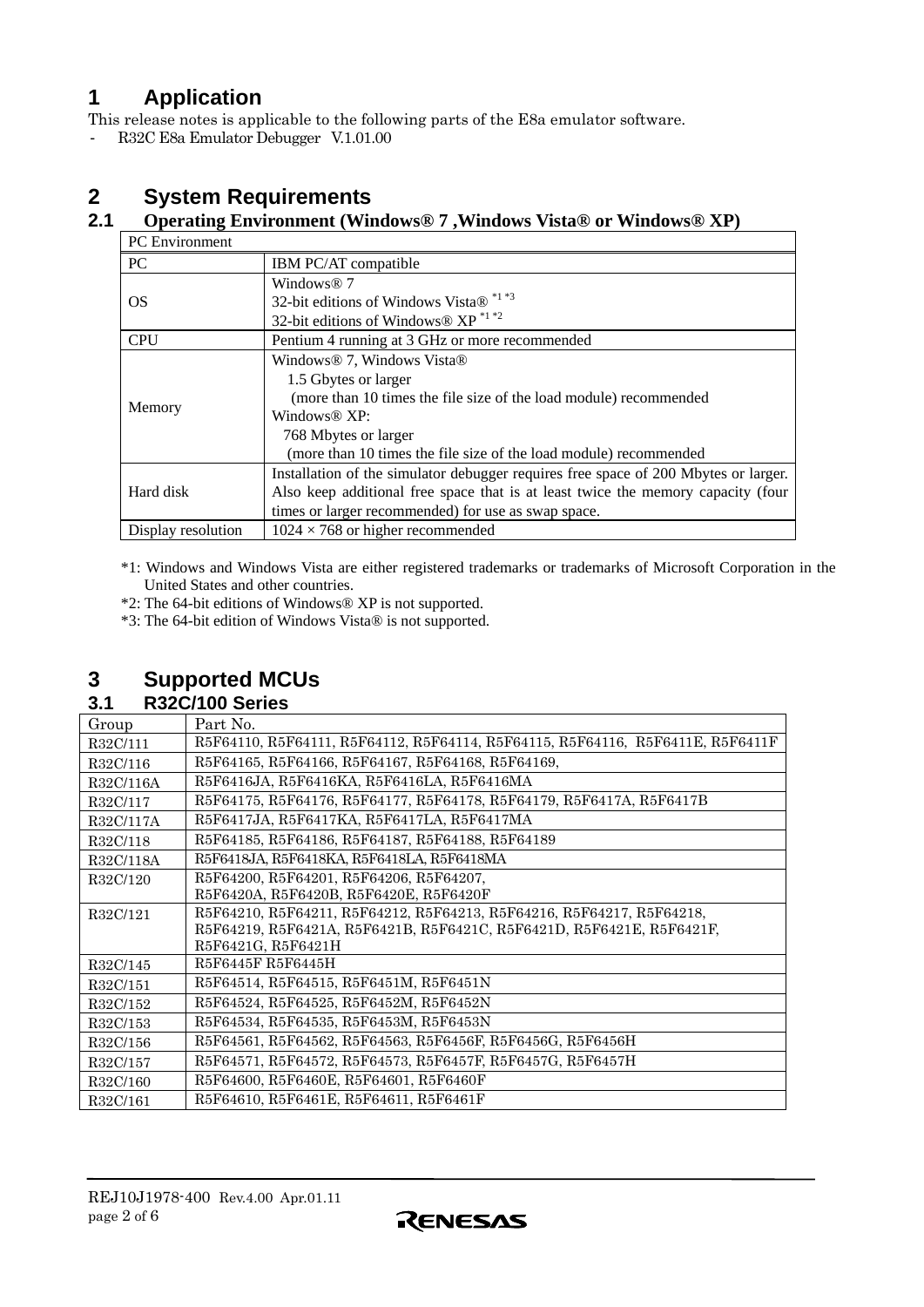# <span id="page-2-0"></span>**4 Notes**

This document is supplementary information for the E8a Emulator Additional Document for User's Manual.

## **4.1 Note on rewriting flash memory**

Do not execute debugging operations when rewriting the flash memory. Flash memory rewrite ends when the "Flash memory write end" is displayed in the output window of the High-performance Embedded Workshop. Flash memory rewrite occurs:

- When downloading the user program
- After setting PC breaks in the flash memory and executing the user program
- After canceling PC breaks in the flash memory and executing the user program
- After rewriting the value of the flash memory in the memory window and executing the user program

# **4.2 Notes on using automatic memory update**

- If the automatic memory update is enabled in the Memory or Watch window, do not reset the MCU.
- When automatic memory update is enabled, do not execute Step Out or Multiple-steps.

## **4.3 Note on memory verification**

- As the E8a emulator debugger does not support the memory verification.
- The E8a emulator debugger does not support "Perform memory verify during download" and "Access size" of the Download Module dialog box. Please run the debugger without memory verification and with access size set to 1.

## **4.4 Support for the IAR Systems cross tool**

The debugging information for the object files generated by IAR Systems cross tools were checked for the following product and options:

| IAR Embedded Workbench for Renesas R32C     | V <sub>1.10</sub> A |  |
|---------------------------------------------|---------------------|--|
| - R32C IAR C/C++ Compiler                   | 1.10A               |  |
| - R32C IAR Assembler                        | 1.10A               |  |
| - JAR XLINK Linker                          | 4.60G               |  |
| Output format: elf/dwarf                    |                     |  |
| Format variant: "-yspc"(Renesas compatible) |                     |  |
|                                             |                     |  |

In addition, update High-performance Embedded Workshop to V.4.05.00 or later.

# **4.5 Note on using Windows Vista® and Windows® 7**

- Low power mode in Windows Vista® and Windows® 7 When Windows Vista® and Windows® 7 goes into sleep mode or suspend mode, a communication error may occur in the USB communication between the host machine and the emulator. Therefore, configure Windows Vista® and Windows® 7not to enter sleep mode or suspend mode.
- No Help (including the context-sensitive help) may be displayed. Install the Windows Help file (WinHlp32.exe file) from Microsoft Corporation's Web site. [http://www.microsoft.com/downloads/details.aspx?displaylang=en&FamilyID=6ebcfad9-d3f5-4365-8070-](http://www.microsoft.com/downloads/details.aspx?displaylang=en&FamilyID=6ebcfad9-d3f5-4365-8070-334cd175d4bb) [334cd175d4bb](http://www.microsoft.com/downloads/details.aspx?displaylang=en&FamilyID=6ebcfad9-d3f5-4365-8070-334cd175d4bb)

# **4.6 Note on I/O Files**

- In this product, the following I/O files are not attached. - I/O files for R32C/116A, R32C/117A, R32C/118A and R32C/145 We will release them after their hardware manual Rev.1.00 has been released.
	- The incorrect descriptions in the I/O window might be solved by correcting the I/O files.
- You can make or edit the I/O file with a text editor. For details, please refer to "I/O File Format" in High-performance Embedded Workshop Help.

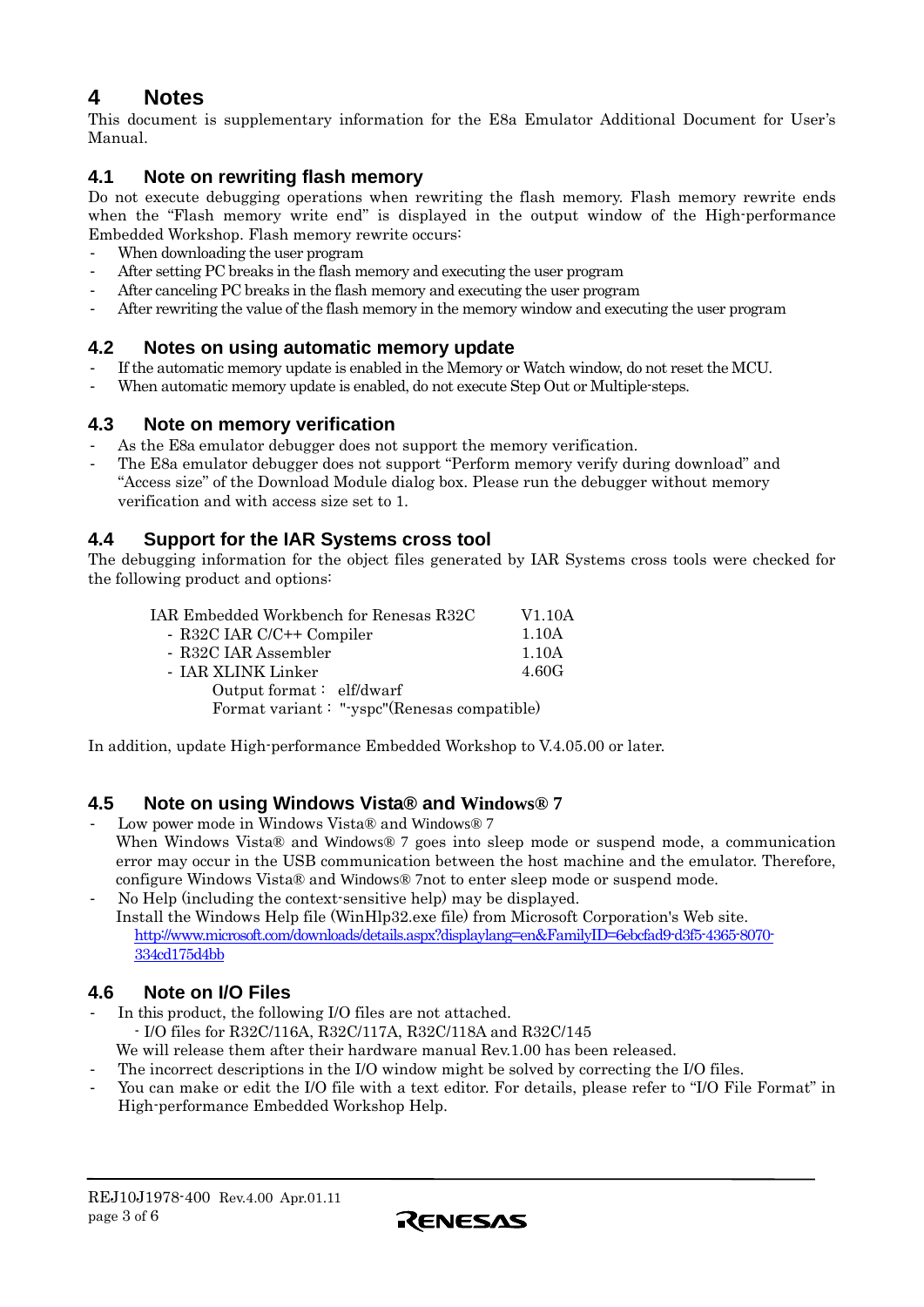# <span id="page-3-0"></span>**4.7 Note on Address match break**

The following operations are invalid while executing the user's program.

- Disable or remove address match breakpoints that have been set.

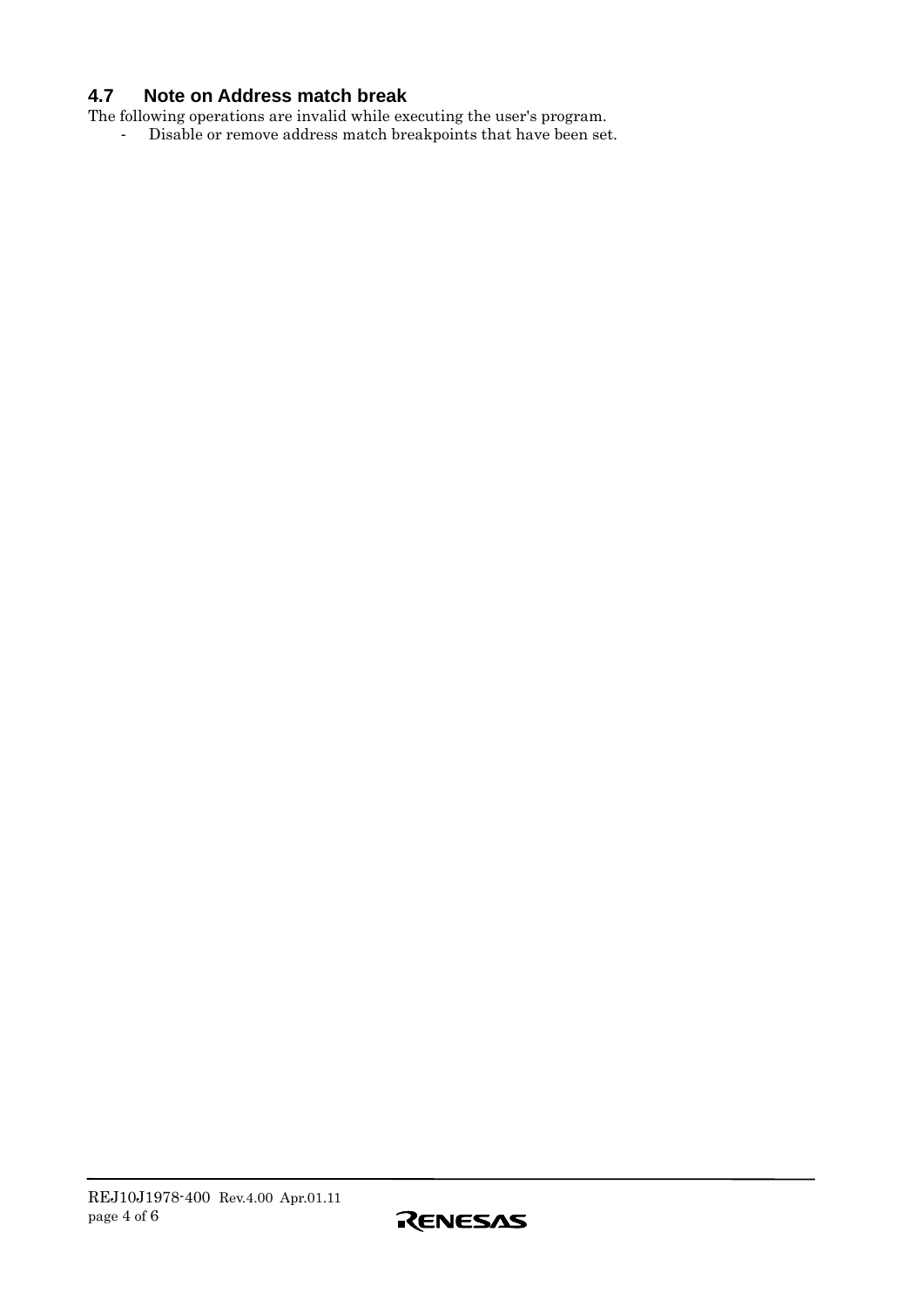# <span id="page-4-0"></span>**5 Version Report**

This section describes the specification of the changed software.

## **5.1 R32C E8a Emulator Debugger V.1.01.01**

In this version, the following specifications were changed from the previous version R32C E8a Emulator Debugger V.1.01.00.

#### **5.1.1 Functional Extensions and Modifications**

1. The debuggers can run on Windows ® 7 with your user rights.

## **5.2 R32C E8a Emulator Debugger V.1.01.00**

In this version, the following specifications were changed from the previous version R32C E8a Emulator Debugger V.1.00.02.

This version supports all of the function extensions and the revisions to the restrictions in the Highperformance Embedded Workshop V.4.06.00 and V.4.07.00. For more details, please refer to the RENESAS TOOL NEWS "090701/tn1" issued on July 1st, 2009 and "091001/tn1" issued on October 1st, 2010.

### **5.2.1 Supported MCUs Increased**

- R32C/116A group:
	- R5F6416JA, R5F6416KA, R5F6416LA, R5F6416MA
- R32C/117A group:
	- R5F6417JA, R5F6417KA, R5F6417LA, R5F6417MA
- R32C/118A group:
	- R5F6418JA, R5F6418KA, R5F6418LA, R5F6418MA
	- R32C/145 group: R5F6445F R5F6445H

#### **5.2.2 Functional Extensions and Modifications**

- 1. Up to now, it was necessary to end the debugger for "Communication timeout error" to occur if there is no response from MCU, and to recover the state. In this version, the state can be recovered without ending the debugger.
- 2. Trouble shoot collections of E8a emulators can be opened from the following error message display dialog box.
	- "Boot falied"
	- "Communication timeout Error"
	- "ID code error !"
- 3. Download and memory reference/change to the E2 data flash area was supported.

## **5.3 R32C E8a Emulator Debugger V.1.00.02**

In this version, the following specifications were changed from the previous version R32C E8a Emulator Debugger V.1.00.01.

#### **5.3.1 Supported MCUs Increased**

- R32C/111 group: R5F6411E
- R32C/117 group:
- R5F6417A, R5F6417B
- R32C/120 group:

R5F64200, R5F64201, R5F64206, R5F64207, R5F6420A, R5F6420B, R5F6420E, R5F6420F

- R32C/121 group: R5F64210, R5F64211, R5F64212, R5F64213, R5F64216, R5F64217, R5F64218, R5F64219, R5F6421A, R5F6421B, R5F6421C, R5F6421D, R5F6421E, R5F6421F, R5F6421G, R5F6421H